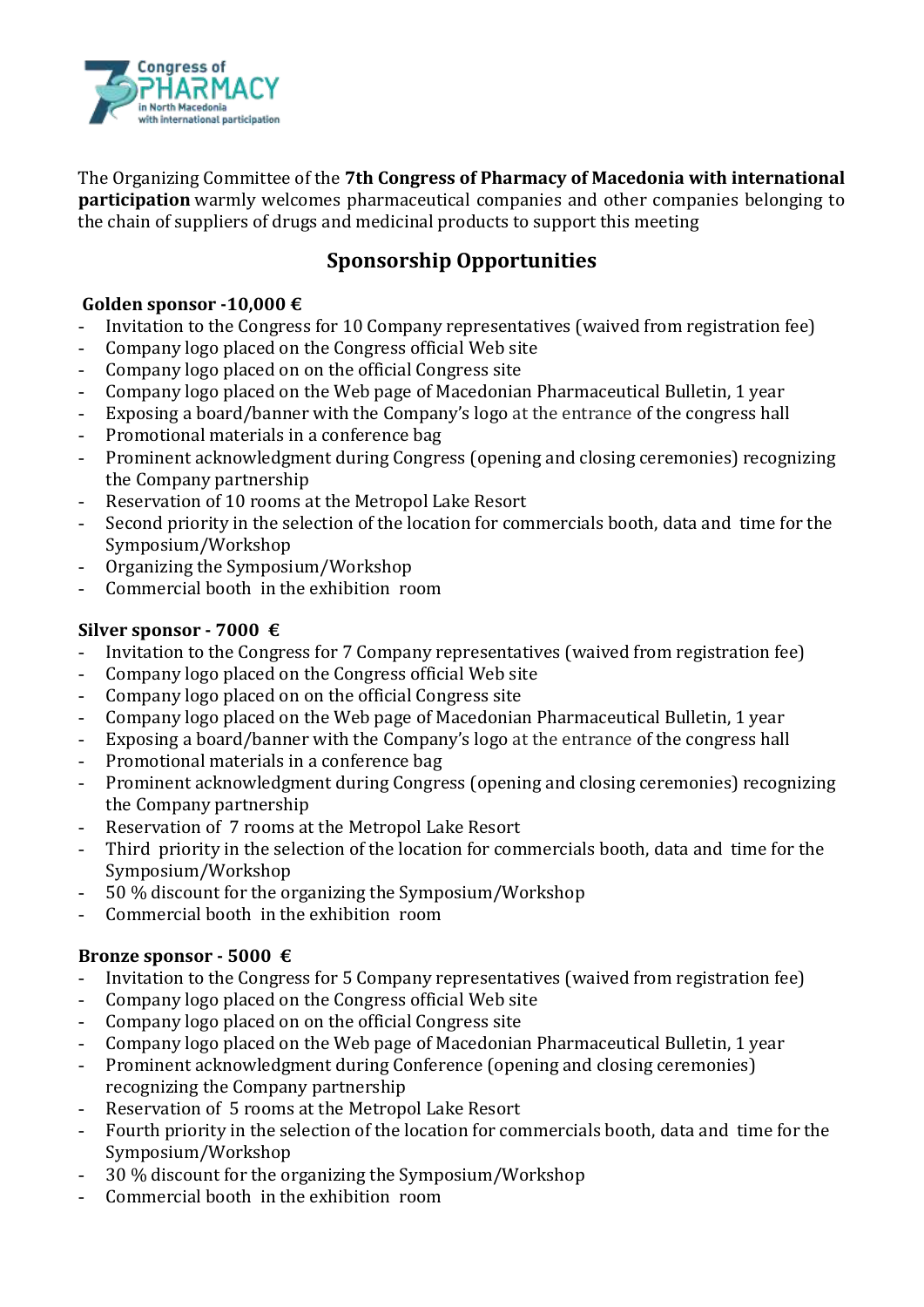

#### **Sponsors - 3000 €**

- Invitation to the Congress for 3 Company representatives (waived from registration fee)
- Company logo placed on on the official Congress site
- Company logo placed on the Web page of Macedonian Pharmaceutical Bulletin, 1 year
- Prominent acknowledgment during Conference (opening and closing ceremonies) recognizing the Company partnership
- Reservation of 3 rooms at the Metropol Lake Resort
- Commercial booth in the exhibition room

#### **Supporters - 2000 €**

- Invitation to the Congress for 1 Company representative (waived from registration fee)
- Company logo placed on on the official Congress site
- Company logo placed on the Web page of Macedonian Pharmaceutical Bulletin, 1 year
- Prominent acknowledgment during Conference (opening and closing ceremonies) recognizing the Company partnership
- Reservation of 1 room at the Metropol Lake Resort

#### **Other opportunities for sponsorship**

| 1. Symposium, 30 minutes                                | $1500 \text{ } \in$ |
|---------------------------------------------------------|---------------------|
| 2. Symposium / Workshop, 60 minutes                     | $2500 \text{ } \in$ |
| 3. Symposium / Workshop, 90 min                         | 3500 $\epsilon$     |
| 4. Commercial booth in the exhibition room              | $1000 \text{ } \in$ |
| 5. Company logo placed on on the official Congress site | $500 \text{ } \in$  |
|                                                         |                     |

#### **Please submit Your sponsorship application form to** [mfd.mpa.mk@gmail](mailto:mfd.mpa.mk@gmail)

The payment will be made by bank transfer. All the details will be sent after reception of application form.

#### **For additional information please contact:**

Rumenka Petkovska: rupe@ff.ukim.edu.mk